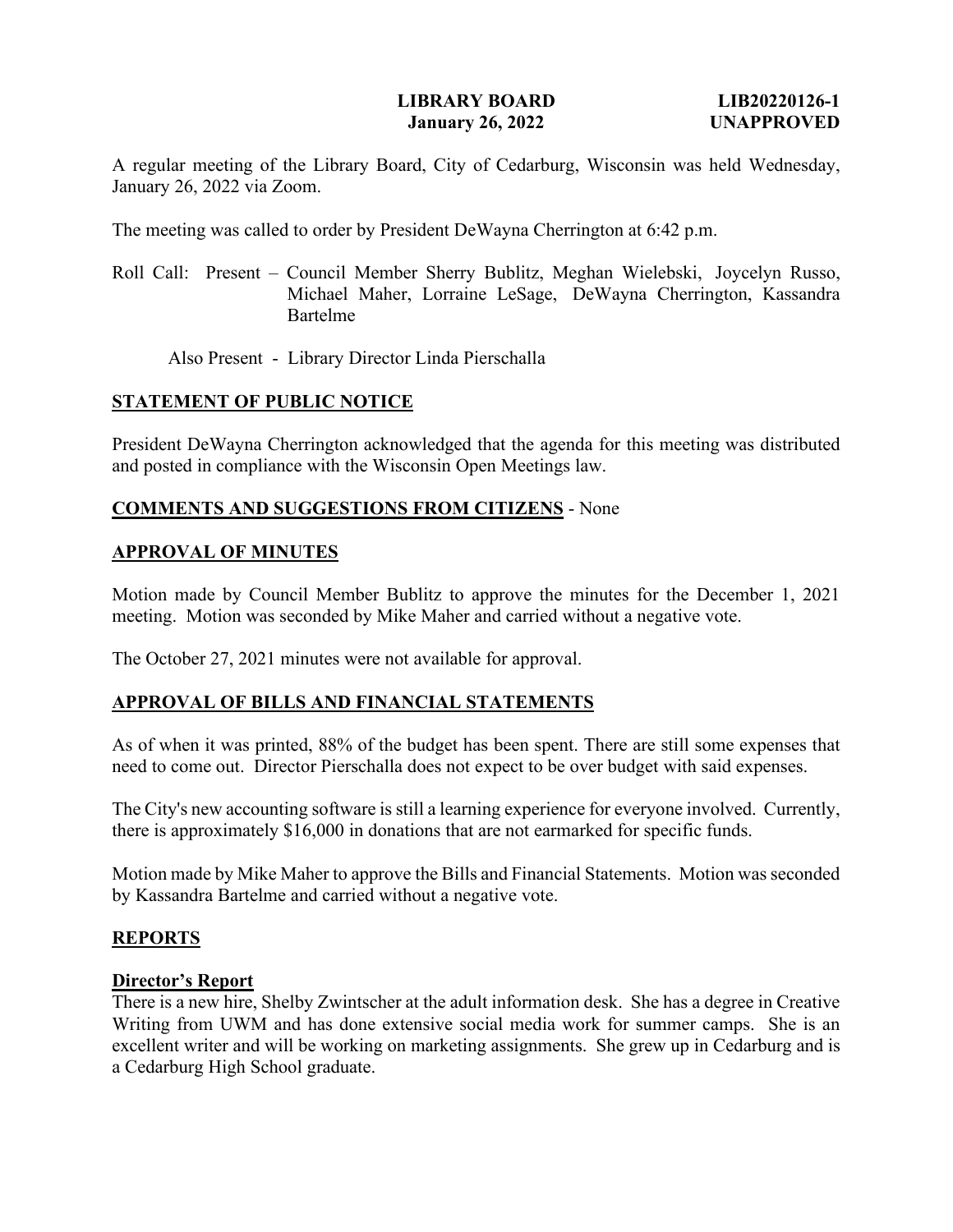Strategic Plan update:

#### Goal 1: Improve Marketing and Communications

Over the past year, the library has learned many new ideas and having Shelby Zwintscher on board will only strengthen these prospects.

Director Pierschalla is planning to have additional articles about the library printed in the *News Graphic*, with Lisa Curtis back as editor. Director Pierschalla will continue to work with marketing and communications.

### Goal 2: Impact library's Resources

Library of Things has become very popular. People have come in just to get library cards because they had learned of the Library of Things.

The Winter Reading program has been a great connection with the schools. Thank you to Lorraine LeSage for helping to make those connections.

The annual brochure will be mailed again. The Library is hoping to have a community connector by sending a mailing out twice a year instead of once a year.

The Library is having a staff meeting on January 27 for the Maker's Lab.

Some high school students have been meeting in the Community Room when it was empty. After the Library staff spoke with them, they found out they are an Ocean Activist group focusing on Ecology. They met today and are now on the event calendar welcoming new members to join them. It was organically put together and the students wanted it to be student led.

The new self-check stations will be arriving in March.

Director Pierschalla is submitting a request for ARPA Funds for Chromebooks for check out and in the Tinker Lab. Also, checking out a Chromebook to use at home instead of using a computer at the library. In addition, there is a need for people that do not have computer access at home for virtual appointments with their doctors, applying for jobs, or applying for free Covid tests from the CDC to have computer access through the Library.

Cedarburg Friends of the Library were very successful this year. They tried new fundraising techniques. The paper shredding fundraising was a huge success. They made \$5,500 at the first shredding and over \$2,000 at the second shredding. Along with book sales and Dine-outs they raised quite a bit this year.

There will be a Friends of the Library budget meeting in February. Director Pierschalla has put together a list of requests totaling \$35,000, of which \$10,000 is for books.

The Friends of the Library will hold their Winter Book Sale on Feb 14 - 19, 2022.

Director Pierschalla applied for and earned a \$500 grant to help offset the cost of the library conference she will be attending at the end of March in Portland.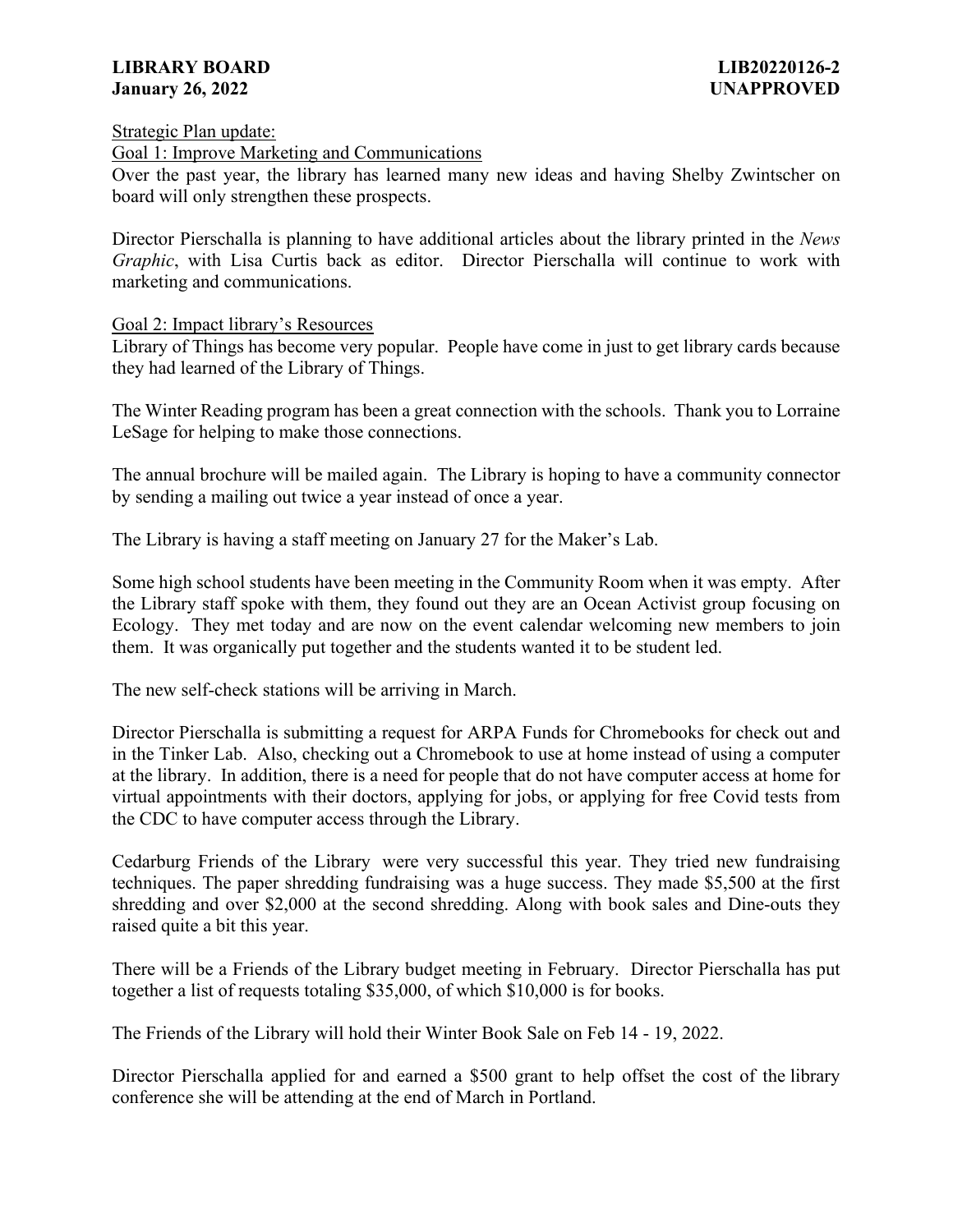## **LIBRARY BOARD LIB20220126-3 January 26, 2022 UNAPPROVED**

Director Pierschalla asked for a Cedarburg/Grafton Rotary Club \$500 donation for the purchase of books. Both the Cedarburg and Grafton Library will receive \$500 for children's literature with the theme of good citizenship.

The Library is planning to create a story walk for the new Rotary Club All Children's Park to be constructed later this year in Cedarburg.

The Winter Reading Challenge is going very well. The grand prize for the adult and children's groups are snowshoes.

Library visits are up 15,000 more than last year. Digital and electronic use is up quite a bit as well.

The Library is looking at Harrigan Development Services to complete processing books in place of having Baker & Taylor process them, which will help with the speed of material delivery.

### **School Report**

Lorraine LeSage also reported waiting quite a while for books and materials to arrive, due to turn over and delays in shipping.

Lorraine LeSage had a demonstration of a new library management program which is very visual and appealing for the users. It has many more automated features. The annual cost will be \$3,000 less than the current management program. She is hoping to move forward with its use.

The Makers' Spaces in each school are being utilized by students. High tech and low tech activities are occurring. Fifth graders made engraved bookmarks which was quite exciting for the students and teachers.

# **UNFINISHED BUSINESS**

### **Update on Website Redesign**

Director Pierschalla gave the Board a tour of the almost completed new library website. "Wonder With Us" is the new catch phrase. It has a wonderful use of space, color, and links. Ease of use will be fantastic for all involved.

Council Member Bublitz suggested including *The New York Times* book suggestions as a resource.

DeWayna Cherrington suggested an area on the website for people that may be interested in becoming Board members.

Council Member Bublitz suggested having individual photos for the Library Board section. It is easier for change and would not to be obsolete, as a photo of all members together would be. Board members will share individual photos with Director Pierschalla.

Mike Maher asked if Byte, the website creators, are creating the site to work on different devices as well as it works on a PC or laptop. Director Pierschalla assured the Board that they are working on that now.